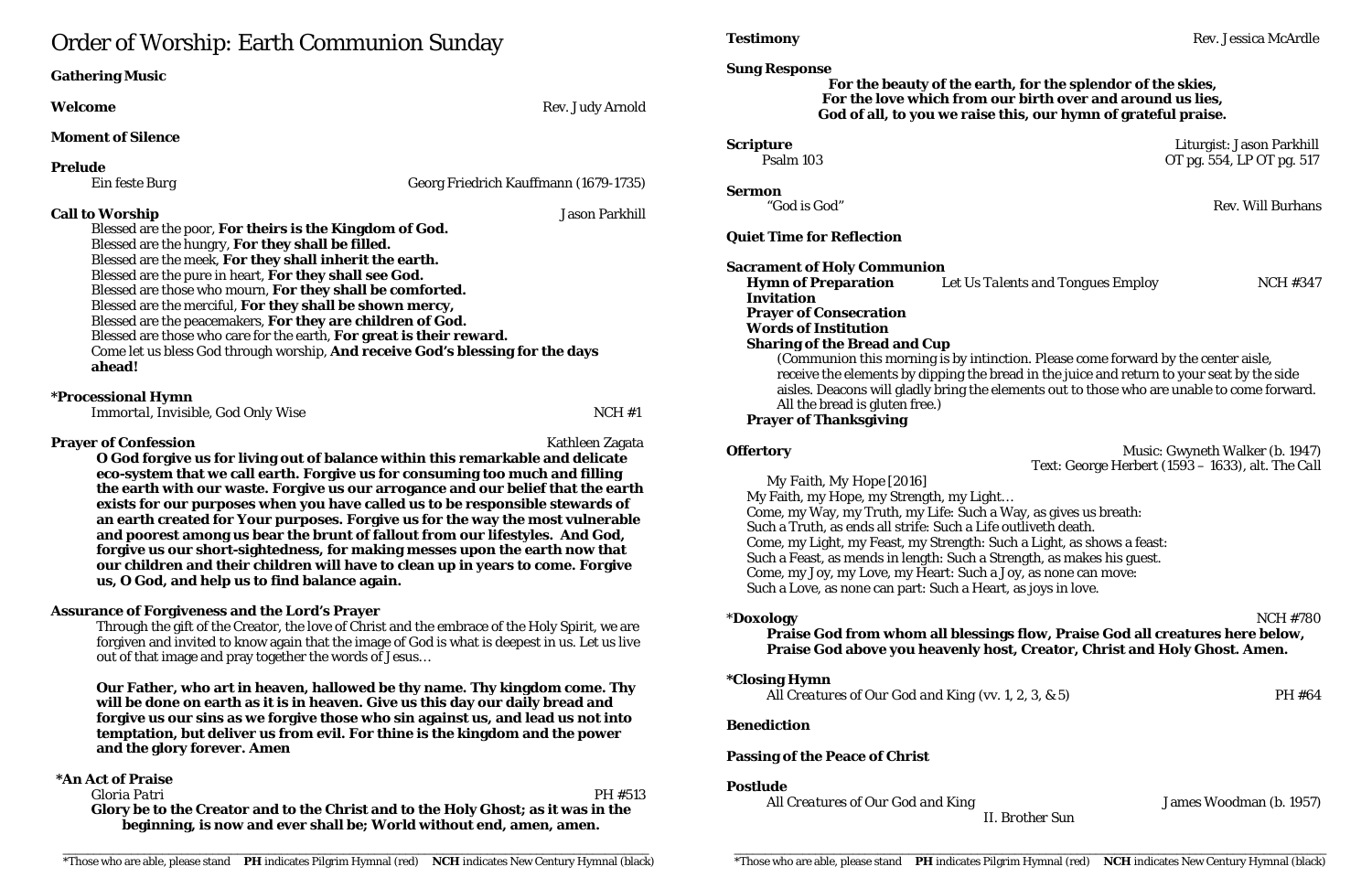# Today's Worship Service

### **Sanctuary Flowers**

Today's Chancel flowers are given to the glory of God, and in loving memory of Bertha Schwint and Betty Luettich , by their granddaughter, Debbie Johnston. The Narthex flowers are given in loving memory of Ethel LeRuth, by Susan, David, Kristen, Meghan, and Casey Leathers.

### **P&D Fund**

On Communion Sundays you will find envelopes for the Pastors' & Deacons' Fund. This fund offers monetary aid to congregation members who are experiencing an urgent need for financial crisis assistance. Please consider a donation as part of your worship today.

# Meet Our Church

**First Congregational Church in Winchester, UCC,** *An Open and Affirming Congregation* 21 Church Street, Winchester, MA 01890 781 -729 -9180 **www.fcc -winchester.org**

We are a Christ -centered, nurturing community: growing in faith, serving in love, welcoming all with joy.

The Congregation, Ministers To The World Rev. William Burhans, Lead Pastor Rev. Ms. Judith B. Arnold, Associate Pastor Ms. Kathleen Zagata, RN, MS, CS, Minister of Congregational Health & Wellness Ms. Jane Ring Frank, Minister of Music & Worship Arts Mr. Ben Pulaski, Minister of Faith Formation: Children & Youth Ms. Sarah Marino, Office Manager Mr. Tyler Campbell, Sexton Mr. Jeffrey Mead, Organist Rev. Dr. Kenneth Orth, Pastoral Counselor (Affiliate)

# **October 1 , 2017**

Seventeenth Sunday after Pentecost 10:00 Worship Service

# Welcome!

We are happy you have joined us today for worship. We hope that in the coming hour of quiet, song, prayer, sacred scripture, and communal gathering, you will awaken more fully to God's presence in your life and the world around us.

#### **Restrooms**

Restrooms are located down the stairs as you first enter the front doors of the church.

#### **Accessibility**

Listening devices are available in the back of the sanctuary for the hearing impaired. An after -worship coffee hour is held in Chidley Hall on the bottom floor of the church building. An elevator is located out the doors to the right of the front chancel area and down the hall. Please ask a greeter if you need assistance.

#### **Childcare**

Children are always welcome in the sanctuary! We appreciate the sounds of little ones among us. If you'd prefer, there is a professionally staffed nursery on the floor beneath the sanctuary. Ask a greeter if you need help finding it.

#### **Family Room**

There is also a comfortable room with sofas, chairs, carpet and an audio link to the service for when you need more room to attend to your family. It is located just outside the doors to the right of the front chancel area.

#### **Children (Stepping Stones) and Youth Church School**

Classes for children and youth in pre -k through 12th grade are taught during worship. Families begin the worship service together in the sanctuary. Children are then invited to join us at the front (if they are comfortable) for the Time for the Young. Afterwards, the children and youth are led to their classrooms by their teachers.

#### **Get connected!**

Please tell us about yourself and/or request a prayer by filling out a Welcome/Prayer Request Card found in each pew and place it in the offering plate when it passes. We look forward to getting to know you at Coffee Hour, held downstairs immediately following the service. You can also learn more about our community through our website and Facebook page: **www.fcc -winchester.org facebook.com/fccwucc Text FCCW to 22828 to join our email list**